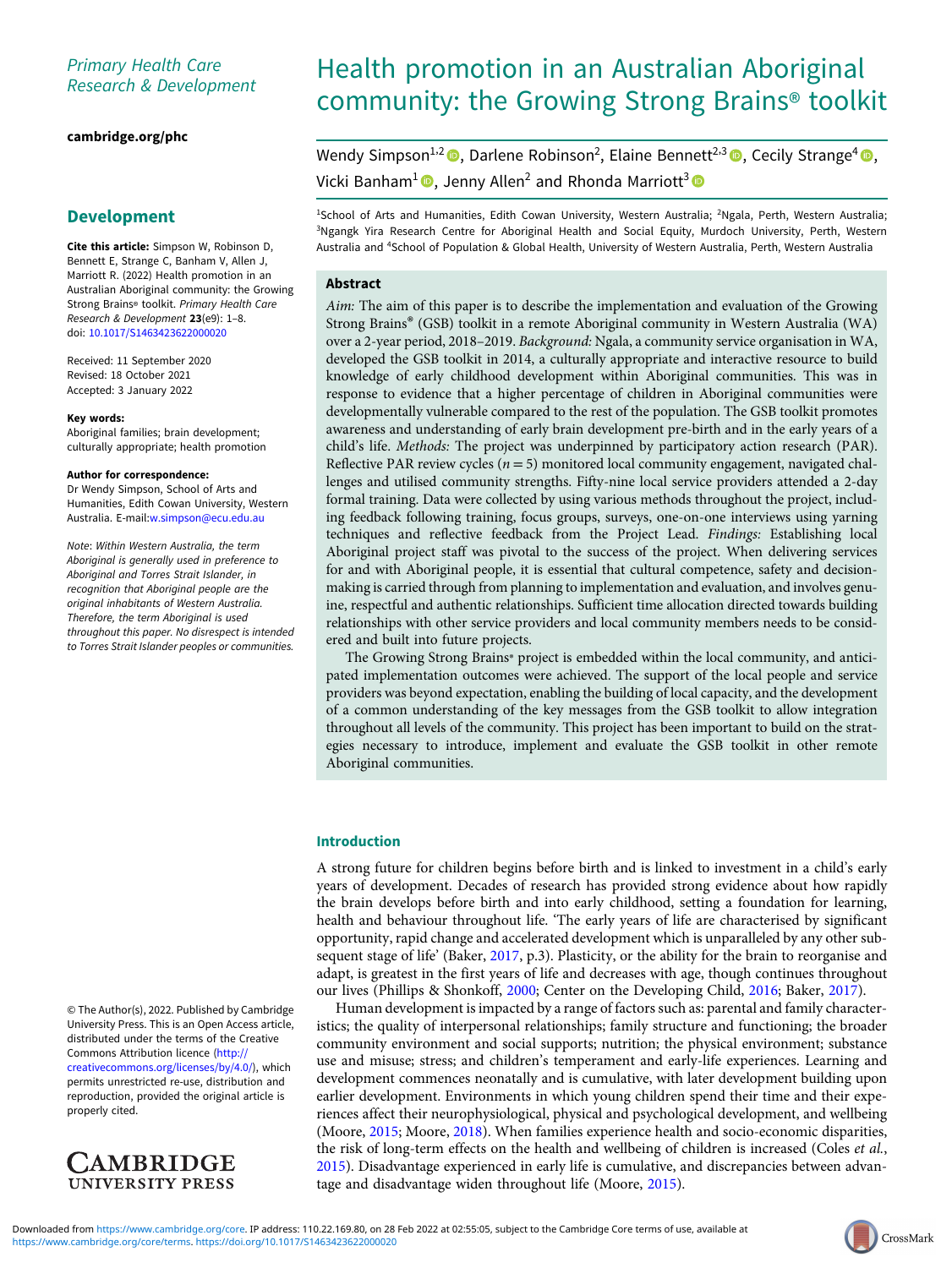Ngala, a community service parenting organisation in WA, acknowledged the need to address health inequalities in Aboriginal communities. Australian Aboriginal families have experienced significant disadvantage over a long period of time and across a range of wellbeing measures, often, as an outcome, experiencing higher levels of vulnerability (AIHW, [2011\)](#page-7-0). Enhancing the capacity of Aboriginal parents will further develop stability and positive relationships within the family (Munns et al., [2018](#page-7-0)).

Ngala, Midwest and Gascoyne (previously Geraldton Regional Community Education Centre) delivered services in remote communities through the Australian Government's Parental and Community Engagement Program that were culturally safe, respectful and involved Aboriginal families in programme design. Frequently participants and service providers stressed how important it was that families increased their knowledge of early childhood development, including the language of brain development, to provide opportunities to assist and support them in developing their capacity to meet their children's needs. If parents and caregivers begin with an understanding of how personal experiences, environmental conditions and developmental biology work together in early childhood, they may be able to influence the roots of lifelong physical and mental wellbeing (Center on the Developing Child, [2010](#page-7-0)). Acquiring new knowledge about early brain development can help parents think critically about what their children need to thrive and empower them to support the developmental and learning needs of their children (Strobel et al., [2019](#page-7-0)).

The health status of Australia's Aboriginal children is consistently lower than the general population in all five developmental domains; physical, social, emotional, language and communication (AEDC, [2015\)](#page-7-0). Williamson et al. ([2019](#page-7-0)) attributed the gap between Aboriginal and non-Aboriginal children in early childhood social and emotional development to the 'disproportionate burden of socio-economic and early life health disadvantage' experienced by Aboriginal children and families (p.10).

To reduce the socio-economic and health inequalities between Aboriginal and non-Aboriginal families, Williamson et al. ([2019](#page-7-0)) identified the need for culturally appropriate health and social programmes for Aboriginal families from early life. Working in a culturally safe and respectful way will foster empowerment in Aboriginal communities and demonstrate respect for local knowledge to earn the trust of the community (Cameron et al., [2016\)](#page-7-0). In addition, it is important to consider the long-term commitment to relationship building and community development in regional Aboriginal communities, and the challenges when working with families whose lives have been impacted by colonisation (Cameron et al., [2016](#page-7-0)).

Carnarvon was selected as the site for the implementation and evaluation of the GSB project in 2018–2019. Carnarvon is a remote community approximately 900 km north of Perth, Western Australia (WA), with a population estimated at 4,700 in 2020. All areas of Australia are classified under the Australian Standard Geographical Classification (ASGC) to provide a nationally consistent measure of geographic remoteness to allow comparisons and analysis of data across Australia [Australian Bureau of Statistics (ABS), [2016](#page-7-0)a]. The five geographical classes of remoteness are based on the measure of proximity and access to services (ABS, [2016](#page-7-0)a), with Carnarvon classed in the second highest category of remoteness. Carnarvon has a high Aboriginal population (18%) compared to the rest of WA (3.1%) (ABS, [2016b](#page-7-0)) and is classified as an area of high social-economic

disadvantage (ABS, [2018\)](#page-7-0). Approximately 40% of children in the community of Carnarvon are from Aboriginal families, and a higher proportion are developmentally vulnerable in one or more developmental domains (31%) than the rest of WA (19%) (AEDC, [2015](#page-7-0)).

In 2018, Ngala had an established team of 11 Aboriginal staff in Carnarvon delivering services to children, families and community members. All staff had strong connections in the community and the ability to be part of a collegiate group that could develop a supportive community of practice, a key to building professional competencies (Moore, [2015\)](#page-7-0). It was envisaged that service providers across sectors could use their relationships and opportunities for engagement with Aboriginal families to use the GSB toolkit to start conversations about early childhood development, to share their own stories and learn from each other. Carnarvon was therefore identified as an ideal location to enable Ngala to evaluate the implementation of the tool and the associated training of 'local champions'.

The aim of this paper is to describe the implementation and evaluation of the GSB toolkit in the Aboriginal community in Carnarvon using a participatory action research (PAR) approach. The project sought to empower and increase local community capacity in the use of the GSB toolkit and to grow and enhance the knowledge and understanding of the protective factors for early brain development in the care and wellbeing of young children.

#### Methods

In 2014, following consultation with more than 350 Aboriginal families and stakeholders from across regional and metropolitan WA, Ngala developed the GSB toolkit, a resource to build early brain development knowledge and skills across Aboriginal communities. The GSB toolkit promotes awareness and understanding of early brain development science before birth and in the early years of a child's life, reinforcing learning within a culturally safe context.

The GSB toolkit is a culturally appropriate, interactive series of images and activities that illustrate and describe significant early brain and child development themes. The GSB toolkit is produced as two resources; a flipchart that can be carried and displayed, and a worker's manual to assist service providers to provide extra information and activities about the messages in the flipchart. Activities include topics to start conversations and activity ideas with pictures explaining how they can be used. Topics covered in the GSB toolkit include messages about brain growth before birth, the importance of good food, play and learning, and keeping culture strong.

Ngala implemented and evaluated the GSB toolkit in the Goldfields region of WA (south-eastern corner of WA) in 2016. The findings from the evaluation of the toolkit in the Goldfields region added to the knowledge and understanding of culturally appropriate ways of working with Aboriginal families and communities, particularly with a focus on the early years and developmental and health outcomes. Furthermore, the evaluation assisted the determination of how training, mentoring and distribution of the GSB toolkit could occur in other communities. The early and ongoing evaluation of early childhood programmes provides important evidence that informs future iterations, checks assumptions about programme elements and allows for the adjustment of programme delivery (Lombardi, [2018\)](#page-7-0).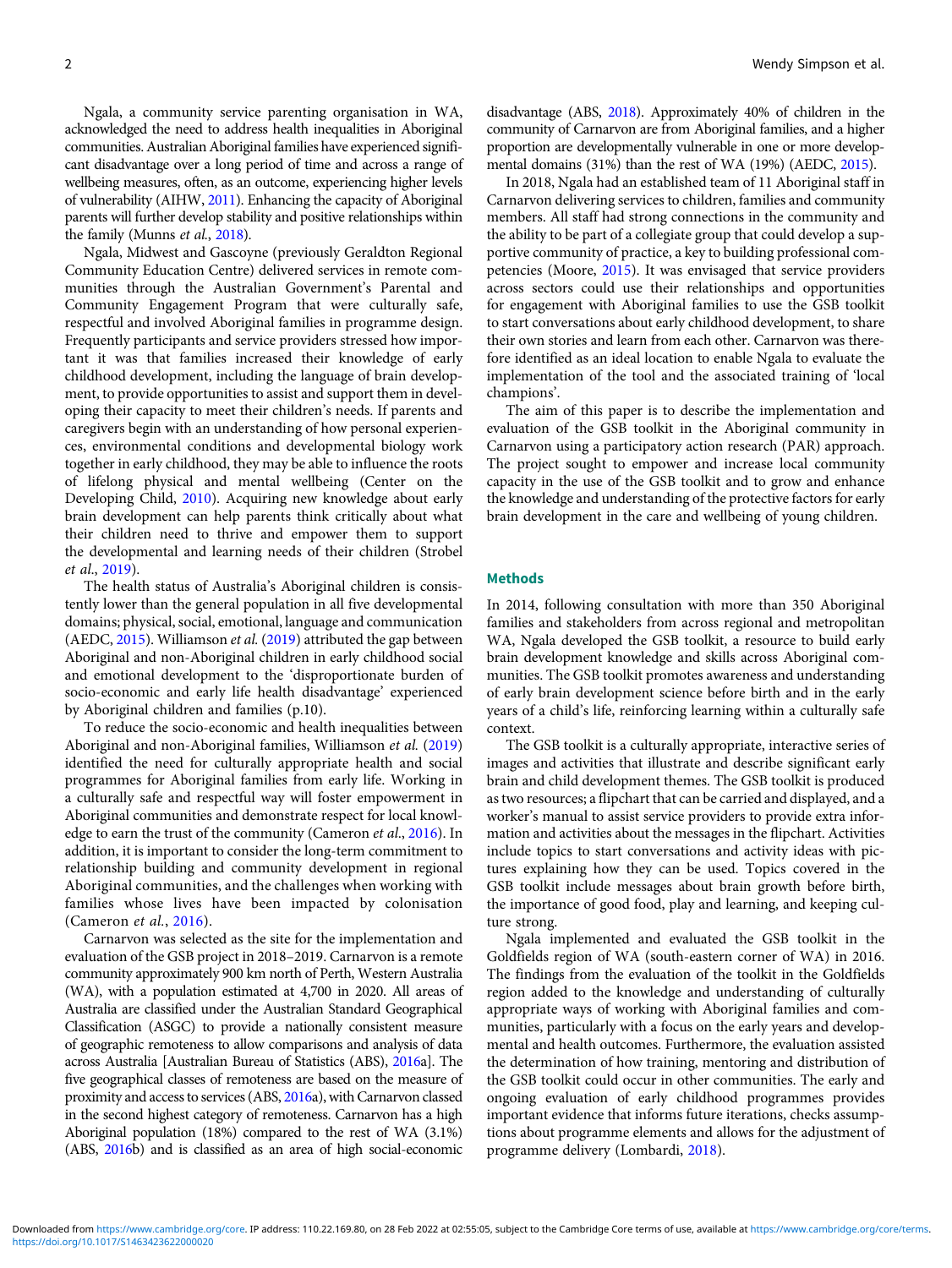PAR was used as the overarching theoretical framework for this project. PAR is a well-recognised methodology for health promotion interventions seeking to achieve social change through the active participation of community members in the planning, decision-making and delivery of programmes (Baum et al., [2006;](#page-7-0) Nastasi & Hitchcock, [2016;](#page-7-0) Munns et al., [2017](#page-7-0)). Specifically, a PAR approach involves a partnership with the local community to ensure cultural grounding, acceptance and validity (Baum et al., [2006](#page-7-0); Nastasi & Hitchcock, [2016](#page-7-0)). In partnership, PAR teams consisting of local community members and staff, and cultural and research representatives, undertake iterative reflective cycles of planning, action and review at intervals during the implementation of the programme (Baum et al., [2006\)](#page-7-0).

In Australia, PAR has been successful in the implementation of peer-led programmes in Aboriginal communities in remote (Munns & Walker, [2018\)](#page-7-0) and urban areas (Munns et al., [2017\)](#page-7-0). Munns et al. [\(2017\)](#page-7-0) outlined the importance of building relationships and trust as foundational elements of working with Aboriginal communities and has identified the sharing of power and flexibility in adapting programmes for local conditions as key factors in an effective PAR programme.

The GSB implementation and evaluation in Carnarvon was designed using a PAR framework based on the evidence (Munns et al., [2017](#page-7-0); Munns & Walker, [2018](#page-7-0)) from PAR programmes in Aboriginal communities in WA. This safeguarded the involvement of local community stakeholders in the community-led planning, implementation and evaluation of the GSB toolkit in Carnarvon. Furthermore, this approach ensured a richness of knowledge and understanding of culturally appropriate ways of working with Aboriginal families and communities.

Implementation principles were also applied to ensure quality of implementation. Key concepts included are as follows: consideration of the programme elements and how this would work in the Carnarvon context; what infrastructure supports were essential to contribute to programme quality and sustainability, regular communication, planning and support with the implementation team; translating progress/results of the project regularly with the local stakeholders; continuous follow-up/coaching of service providers following training; and adaption of resources to suit local requirements (Lombardi, [2018;](#page-7-0) Størksen et al., [2021](#page-7-0)).

Applying PAR principles, a research steering group of Ngala staff and cultural and university representatives with PAR experience was formed. The steering group subsequently recruited a local GSB Project Lead and identified and approached key Aboriginal community members in Carnarvon. The steering group and Project Lead are all authors on this paper. The Project Lead role was critical to the success and sustainability of the project. As a member of the broader Aboriginal team and trained in GSB, the Project Lead was actively engaged in planning, decision-making, service delivery and evaluation and ensured a strong connection with the local community. This enabled the skills and knowledge of local service providers and community members to be built and disseminated throughout the Carnarvon community in a way that was culturally appropriate.

The Project Lead was required to facilitate training with service providers that included representatives from health, education, and community services, and to conduct workshops, discussions, yarning circles and home visits with community members, utilising the GSB toolkit. Providing follow-up with identified local champions and disseminating community stories and findings in formal and informal culturally safe ways was critical to the role. Furthermore, the Project Lead role was developed to collate data, participate in reflective review cycles with the research steering group and participate in other evaluation activities.

Before commencing the service provider training and community sessions, local Aboriginal organisations and community Elders were consulted to garner their support for the project. The training of local service providers in ways to use the GSB toolkit in the community was undertaken to build local capacity and provide opportunities to develop strong partnerships with other service providers and local community groups. To ensure the project was culturally appropriate, a project protocol was made available in text and pictorial formats to ensure access for all members of the community. A communication plan was developed to guide the strategy for the communication of the implementation and evaluation of the project.

Outputs over the 2-year project included five 2-day training workshops for service providers, 9 sessions for parents delivered at the local adult education institution, 21 community sessions, 2 sessions at the local high for senior students, a workshop for Aboriginal fathers and a workshop for an organisation that works within schools with Aboriginal girls. Data were collected by using various methods throughout the project. This included feedback from service providers at the completion of the workshops  $(n = 54)$ , focus groups  $(n = 2)$  with trained service providers, an online survey for service providers at the completion of the project  $(n = 18)$ , and one-on-one interviews using yarning techniques with service providers and community members ( $n = 6$ ). The Project Lead also provided regular reports that included reflections. These data informed the action research cycle analysis.

Data were analysed by two of the researchers using a thematic analysis method that identifies and reports on common patterns (themes) across the data set, described by Braun and Clarke [\(2006\)](#page-7-0) and validated by the other researchers. This method of qualitative data analysis enabled the researchers to consider all of the data collected and provide a rich account of the data (Braun & Clarke, [2006](#page-7-0)).

Attendees at the training included local community engagement officers from the WA Police Force, facilitators at local Aboriginal playgroups, health promotion staff from several community organisations, child health nurses, Aboriginal health officers, community development officers and staff from local schools. The provision of support and mentoring of local service providers was intended to build the sustainability of the project. Table [1](#page-3-0) is an example of the workshop outline provided to service providers. The workshops were led by both Aboriginal and non-Aboriginal facilitators and were provided free of charge due to the availability of funding.

The activities in the training workshops were designed to introduce and connect key messages in the toolkit. Each activity was planned to highlight the importance of concrete and visual aids. All activities were flexible and adaptable for change to suit the target audience. More information was on hand for further investigation for participants. The activities are relatable to the areas in the toolkit and foresee its adaptability where possible to align with any service. For example, one activity included the use of string to show participants how strong connections can be formed when repetitive knowledge is given in the early years, therefore strengthening pathways needed for learning and scaffolding information.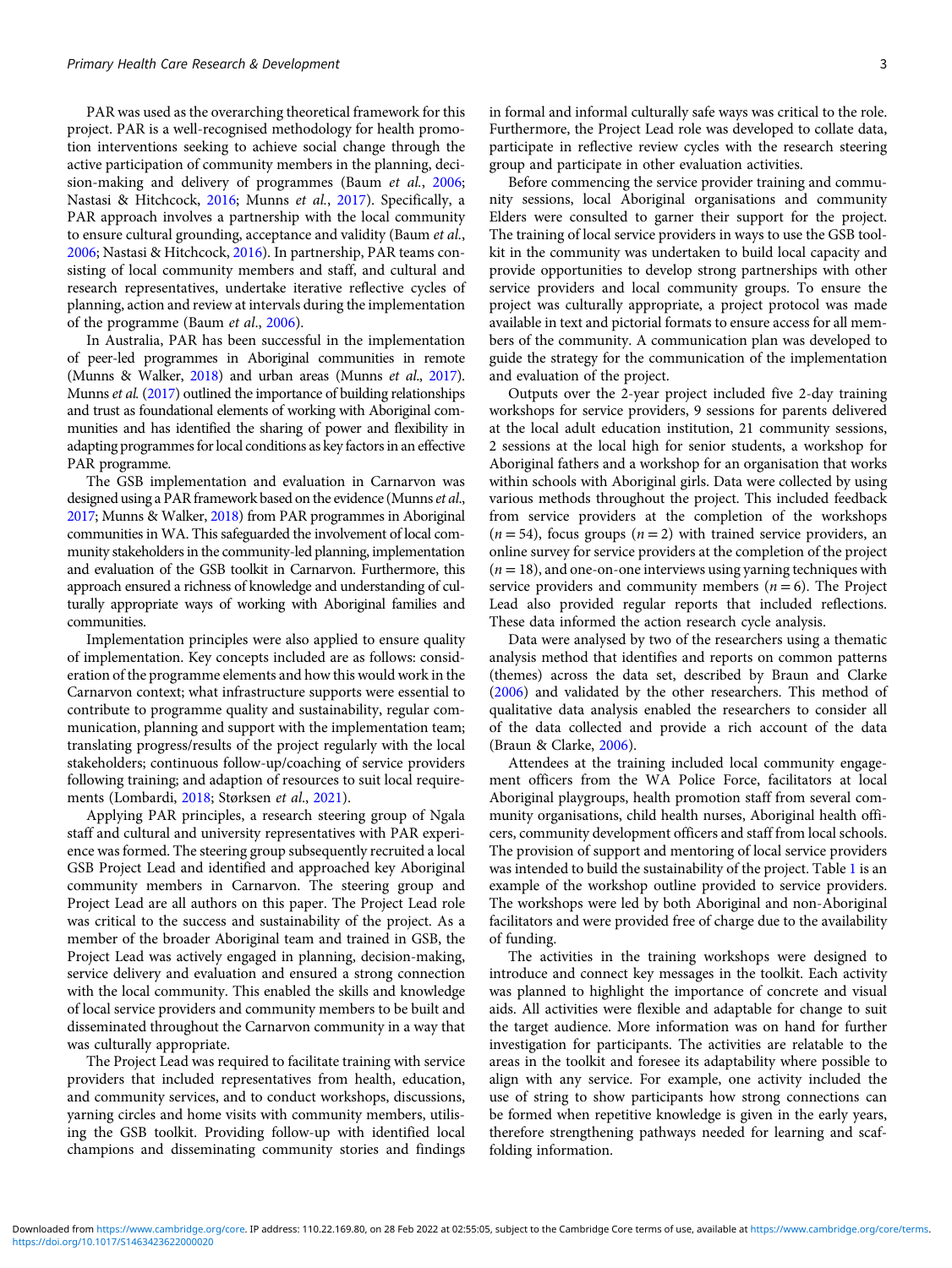#### <span id="page-3-0"></span>Table 1. Service provider workshop outline

| Workshop components Day 1                                                                                     | Workshop components Day 2                                                      |
|---------------------------------------------------------------------------------------------------------------|--------------------------------------------------------------------------------|
| Brain essentials - brain<br>development from conception to 3<br>years of age.                                 | GSB toolkit - work through each<br>area through discussions and<br>activities. |
| Yarning sessions - how to<br>implement GSB into the local<br>community and the First 1000 days<br>statements. | Develop personal action plan.                                                  |
|                                                                                                               | Evaluation and reflection                                                      |

Community sessions commenced following the training of local service providers and reflected the needs of the community to build relationships and foster local 'champions' to support the utility of the GSB toolkit and its messages. Trained service providers used their new knowledge gained during the 2-day workshops in conversations with community members and families as a part of their everyday work, often during home visits or when community members were attending the service for other reasons (i.e., health visits). Due to the nature of the community sessions, and often opportunistic conversations with community members, the actual number of community members who benefitted from GSB messages is difficult to quantify. The service provider training and community sessions were co-designed with Aboriginal staff, further modified in the context of the community and with input from Aboriginal people in the community as a part of the review cycles. For example, changes were made to the resources provided at the workshops, including a greater focus on yarning using a traditional round yarning mat, and inclusion of more traditional Aboriginal foods provided at the workshops.

An essential part of delivery for both service provider workshops and community sessions is yarning. Yarning is an appropriate and recognised method to garner narrative data through conversations between two or more people sharing and exchanging information in Indigenous communities (Bessarab & Ng'andu, [2010;](#page-7-0) Leeson et al., [2016\)](#page-7-0). Furthermore, yarning is culturally respectful, can be empowering and aligns well with PAR principles (Fredericks et al., [2011](#page-7-0)). Yarning is necessary to the implementation process as it purposely creates co-ownership and design. It encompasses all elements of a holistic approach by acknowledging the importance of the child through the parent and family. Sharing knowledge and experiences through yarning supports families in a strength-based approach, celebrating and encouraging the successes as a parent and family unit.

Figure [1](#page-4-0) demonstrates the research and evaluation process which engaged community members as collaborators in the implementation and evaluation of the GSB toolkit.

#### Findings and discussion

This section summarises and discusses the implementation and evaluation outcomes of the project. The evaluation sought to identify the factors, adaptions and strengths of the GSB toolkit during the implementation in the Carnarvon Aboriginal community to promote skills and knowledge of early brain development in a child's life. In addition, the evaluation outcomes included evidence to inform future training and mentoring to support the fidelity of the GSB toolkit in other communities.

There was sustained data collection throughout the project. The qualitative data provided rich information from participants' experiences and opinions about the applicability of the GSB toolkit and messages in their community. Qualitative data collection included online and hard copy surveys, participant observation, yarning sessions and focus groups with service providers who had attended GSB training sessions, and interviews with service providers and community members.

A significant strength of the project was the use of the PAR approach, previously found suitable for Aboriginal communities (Munns et al., [2017](#page-7-0); Munns & Walker, [2018\)](#page-7-0). Furthermore, the PAR process and descriptions in this paper provide information that may be applicable and transferrable to other communities. In recent years (Ungar et al., [2015](#page-7-0)), the role of PAR in implementation science projects has been discussed, and future iterations of GSB implementation in communities may benefit from an integration of PAR and implementation science approaches.

#### Consultation and co-design with local stakeholders

The recruitment of a local Aboriginal person to lead the project and the identification and engagement of local stakeholders, Aboriginal Elders, and leaders of the Carnarvon community were essential and commenced early in the project. It was crucial to begin the implementation of the project with full support from the Aboriginal community and the Traditional Group of that area, the Yingarrda people; the language and skin group that is Indigenous to the region. This gave coownership and the opportunity to co-design the programme thereby empowering the community to succeed.

# Two-day training of service providers

The training programme for service providers was found to be necessary as a formal introduction to the use of the GSB toolkit and was an essential element to build local capacity to use the GSB resource. The first training session was used as a pilot to refine for further sessions in a local context. The following workshops were tailored to each participant group, but the essential elements of the programme remained for consistency and learning outcomes (see Table 1). A total of 59 individual service providers attended across the 5 workshops, with representatives from health, education and law enforcement sectors, including; the local Aboriginal Medical Service, community police, local government agencies and not-for-profit community organisations, local community health services, early years' service providers, and staff from local schools. Forty-four per cent of the participants were Aboriginal (26 from 59 participants). Each workshop was facilitated by a Ngala GSB trainer and an Aboriginal Ngala staff member trained in the use of the GSB toolkit. Participants provided feedback about the training sessions and developed their own action plan about how they might use the toolkit in their everyday practice. Participants stated that they gained knowledge about yarning, the impact of smoking, alcohol and poor nutrition on baby's brain development, and the use of the GSB toolkit as a resource with families. Some participants stated they wanted to use the activities in the workshop with their own families.

Many community members as well as the 59 trained service providers were involved over the life of the project. The versatility of the GSB toolkit meant it can be used as a flexible conversational tool and can be employed throughout a variety of activities from one-on-one conversations, group yarning or organised events. The informal nature of this process did not allow for the collection of the number of community members who gained new knowledge about early brain development and child development from the GSB toolkit. The local service providers built on their knowledge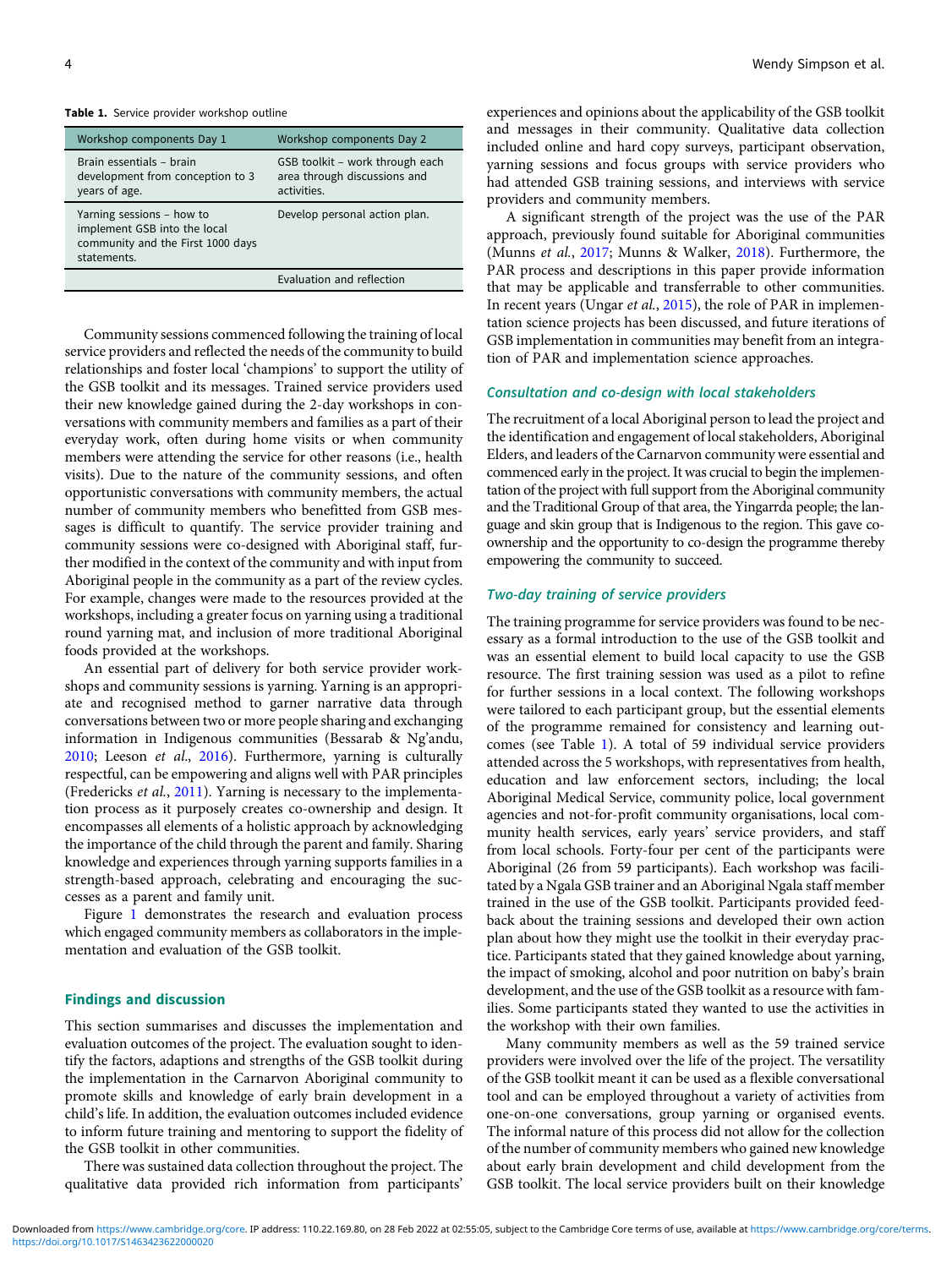<span id="page-4-0"></span>

Figure 1. The PAR implementation and evaluation process model for the GSB toolkit

base on the early years and how the key messages can be woven into conversations with community members across the lifespan. Resources for the toolkit were added to as they thought of ideas that can assist to demonstrate these messages with locally based strategies. For example, in a collaborative 6-week programme, the Project Lead and service providers from six local community organisations led a group of Aboriginal women through the GSB toolkit, enhanced by the making of dolls to represent their children, and culminating in a half-day community led 'cultural tour' of the Carnarvon region to embed messages of the importance of culture and language. Over time, the team became more confident in the use of the toolkit and learning new ways that were culturally acceptable for working with young women, men and Elders. Following a men's community group session, one service provider commented:

'It has made huge differences within the Aboriginal community, particularly the Aboriginal men. For it's not just the women who have to learn about brain development, also the men'.

## Coaching and mentoring of local champions

The coaching and mentoring of local champions was important to ensure the integrity of the service provider training. Once local champions had undertaken the 2-day training programme, it was important to have regular follow-up and meet with other champions to share their successes and challenges to create a community of practice. This was essential for the sustainability of GSB as 'everyday practice'.

All service providers who had attended the 2-day training sessions were invited to attend the 'network meetings' (focus groups), utilising yarning techniques. Two network meetings were held, facilitated by the Project Lead, with 12–15 service providers in attendance at each meeting. The purpose of these meetings was to provide ongoing mentoring and coaching with their action plans, to gain feedback about the use of the GSB toolkit and to share methods of toolkit utilisation. Examples of new ways to share the GSB messages included card games and books, interactive posters, and cooking sessions with local families and their children. This project found that coaching and mentoring local community members to communicate with families and embed health promotion messages through a cultural lens and in a non-judgemental way was valuable and has been found effective in other studies (Munns & Walker, [2018\)](#page-7-0).

#### Action research learning with evaluation cycles

It was anticipated that the evaluation would provide important learnings on how best to foster GSB discussions, increasing understanding of the GSB messages that could support positive behaviour change and optimal early childhood development. A partnership approach to evaluation was taken that involved community members, organisational representatives and researchers. Action learning and evaluation cycles enabled a reflective approach to the project implementation, allowing the participants to 'take ownership' of the project (Kelly, [2016](#page-7-0)). The research team and Project Lead gathered data at each review cycle and discussed what was working well and what needed to change. Each cycle review then had further actions for the following cycle.

The adaptation of the GSB training and toolkit to the local context engendered new ideas and created stories of change that involved the community and reflected their needs. Through the process of training local champions and the delivery of followup activities that were generated as a result of the project, stories were exchanged that built on local knowledge and practical ways to translate key messages.

One young Aboriginal man became actively engaged in a workshop practice session, taking on the role of facilitator as part of a scenario with two young pregnant women. He enthusiastically discussed the baby's growth and development, even before a woman knew she was pregnant. After the workshop, he explained that he had been completely unaware of how much brain development occurred in the first trimester and now understood why it was so important pregnant women did not drink. He initiated a discussion about the importance of partner support and said he would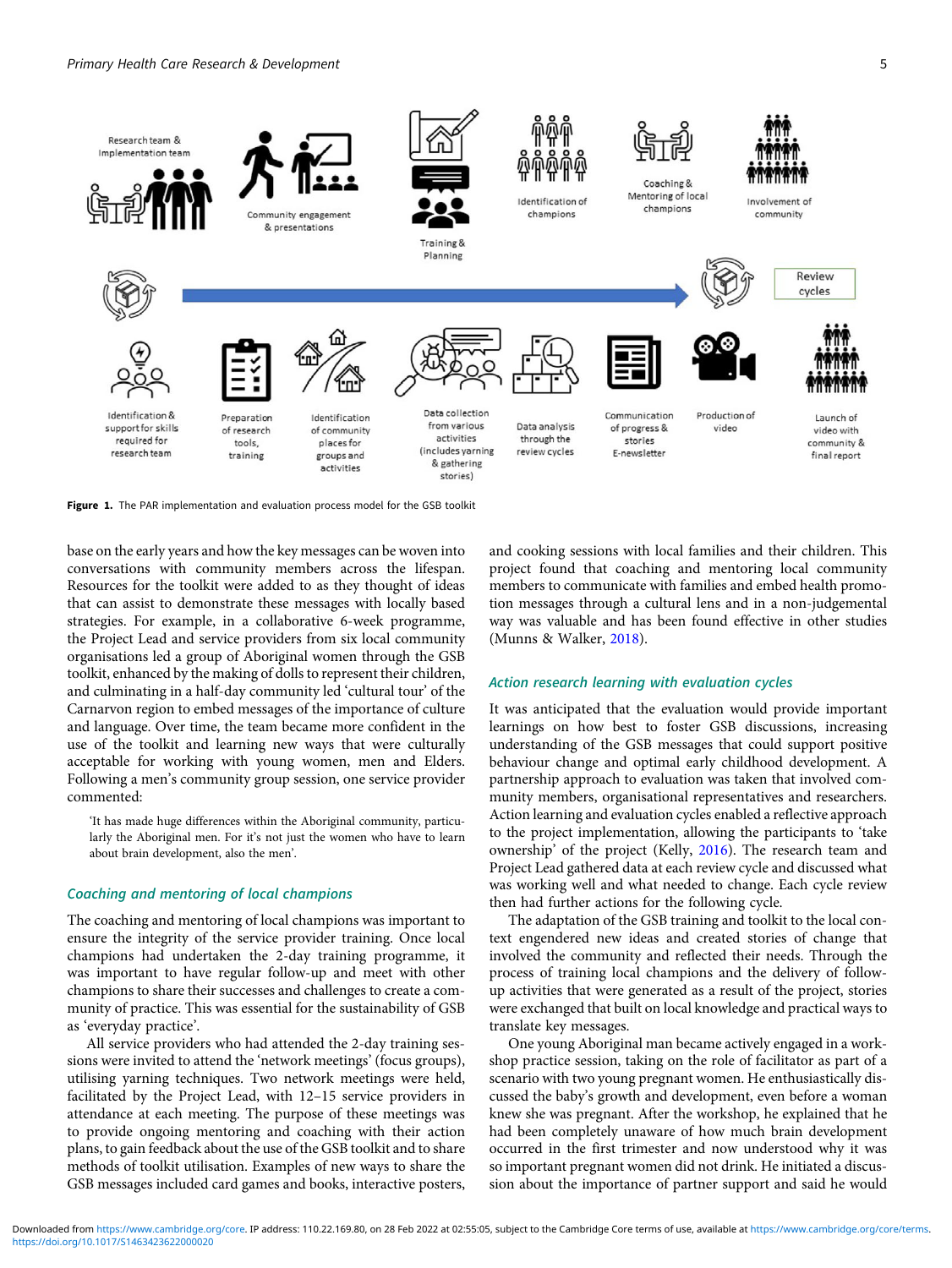(informally) share these messages with his mates before they became fathers.

In a session delivered at the Shooting Stars, (a local programme that empowers Aboriginal girls and women in regional and remote communities to make informed choices about their education and employment), students participated in an activity to demonstrate the potential effects of alcohol on the developing brain and longterm development. Some students shared stories from a personal space wanting to know more about the possible impacts of drinking alcohol while pregnant, including information about Foetal Alcohol Spectrum Disorder and effects on behaviour.

Sharing food, and stories about food, is common practice for many Aboriginal people: the love of food translates across time and helps establish relationships. During a cultural tour local elders shared stories with service providers about bush foods, including naming foods in the local language. In the workshops, an innovative session of sketching and yarning resulted in lively conversations about food from the past, present and future. These activities provided opportunities to consider how good nutrition supported healthy development and gave service providers a way to translate important messages to their clients about food and nutrition in relation to children's development that is non-threatening and non-judgemental.

At the end of Day 1 of the workshops, participants were asked to share what they had learned with at least one other person that evening. Several participants returned on Day 2 and said that this had opened up meaningful conversations, for example, with their teenage children, that they had never had before about conception, pregnancy, birth and early childhood development.

#### Adapt to local context and follow through new ideas

To foster a collaborative culture, following each of the 2-day training workshops, the facilitators reviewed the process and defined any changes to workshop delivery and content required because of the feedback from workshop participants. It was important to tailor the workshops to the local context to ensure that learning was optimised through community-driven approaches.

Some of these changes included a change of venue to the Gwoonwardu Mia Gascoyne Aboriginal Heritage and Cultural Centre. The GSB Project Lead reflected on the success of this change of venue:

The overall success of the yarning session was the venue. We were given permission to walk through the Cultural Centre during our yarning session. Participants were asked to reflect on early Aboriginal life in the Carnarvon area. Only a few participants had seen the exhibition before. The yarning that happened after the exhibit fully cemented the ideology of cultural awareness training prior to working in a high Aboriginal populace area.

To encourage yarning sessions throughout the training workshop, the introduction of an Aboriginal round mat allowed participants to sit and talk about what they had or hoped to gain from the training. Different strategies were introduced in the delivery of the training workshops, and the lunch was changed from 'traditional' to a more culturally contextual lunch for the workshop.

#### Find ways to communicate stories of change

Innovative ways to communicate the GSB messages and stories of change were introduced throughout the project. The concept of an e-newsletter for local service providers included information and stories about the use of the GSB toolkit in the community. In each

e-newsletter, local community 'champions' were identified, and strategies and activities were shared.

During the service provider network meetings, attendees suggested the development of resources, using photos of local families to help them identify with the GSB messages, which led to resources being developed for their own services. During the second year of the project, the concept for a GSB video was developed. The video utilised information from GSB messages with a focus on Carnarvon people and their stories. The video (Ngala, [2019](#page-7-0)) was launched at a community event and copies were distributed to attendees and throughout the community.

## Strong partnerships with Aboriginal organisations

To ensure the successful implementation of the project, the consultation and development of strong partnerships are essential when working with Aboriginal stakeholders. Throughout the project, partnerships were strengthened between the Project Lead and local Aboriginal organisations. The demand to attend the 2-day training workshops far exceeded expectations. Engaging with community leaders and local Traditional Owners is essential from the beginning and was an ongoing commitment throughout the project implementation. When co-designing community programmes, it is essential that permission is sought from, and given, by local Traditional Owners, using a holistic, community development approach. To develop and build trust with families takes considerable time and a culturally appropriate approach. Recruitment of Aboriginal local people were critical to the success of the GSB implementation. In addition, the support of all local Aboriginal organisations was necessary for the implementation and its success.

#### Building on local leadership for sustainability

Capacity building of local leaders within the community contributed to sustainability of the project. Leadership is essential to the sustainability of community programmes. Providing a local Aboriginal person to lead the project, with mentoring and support, has built capacity and passion to continue sharing GSB messages well into the future. Partnerships with local service providers were strengthened because of the training workshops and a 'community of practice' was formed. As a sustainability measure, ongoing engagement with local Elders and community members has assisted the enduring utility of the GSB toolkit and its messages.

The programme has been embedded into existing activities, both within Ngala and through external providers. At a regional service provider level, GSB is well known. Monthly meetings of the Midwest Gascoyne District Leadership Group (Carnarvon sub-committee) include consultations around programme design across agencies that deliver services to families, parents, students and community members. For example, a Healing Circle group for mothers is delivered weekly utilising information from the training and the toolkit. Staff from other agencies who co-deliver on specific topics such as family violence reiterate messages from GSB.

The Carnarvon Mental Health & Alcohol and Other Drugs Management Group Plan identified four key priority areas to address local needs. One of the priority areas, Priority 3, increase community knowledge and understanding of Foetal Alcohol Spectrum Disorder (FASD). Within this plan, prevention and intervention strategies are developed for action in each priority. Local service providers are recruited to implement these actions in relation to their specified service. One of the actions is to deliver and promote GSB.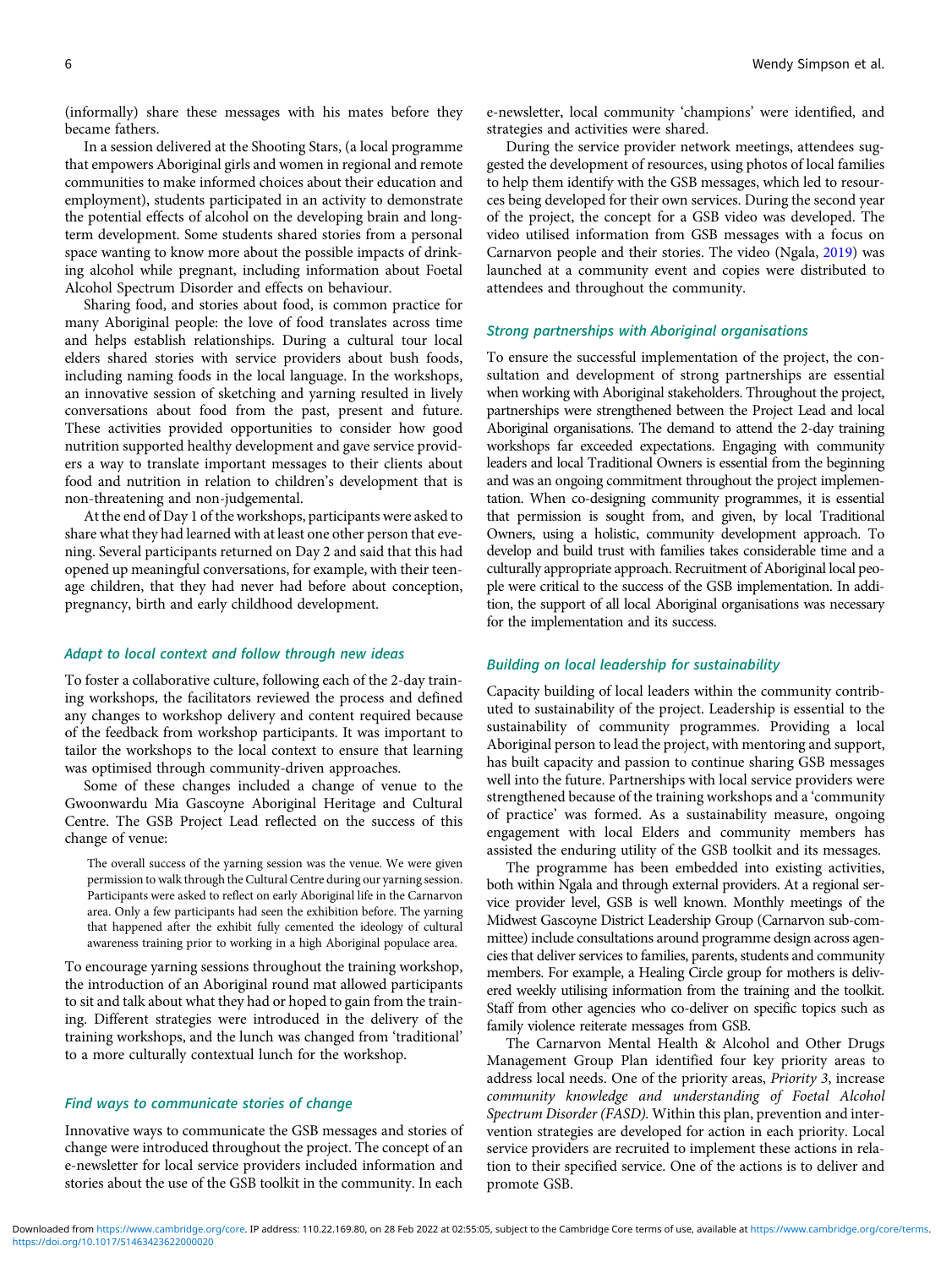The Project Lead continues to deliver GSB messages in her role as Project Lead for Every Child, Every Day, a federally funded programme delivered by Ngala in Carnarvon. Programme design is based around GSB activities and then delivered to families, parents, students and community members. The Healthy Bites programme delivered to Pre-Primary children and their families is based around exploring and experiencing new and healthy foods, hygiene and play-based learning.

Service providers across sectors continue to use GSB messages in their daily work. For example, one service provider created her own GSB hygiene booklets as a way to help families understand the importance of daily hygiene and its link to healthy development. Staff at a local employment service, and the staff of a partner Aboriginal organisation, attended the 2-day GSB training to build their knowledge and understanding of the GSB messages to use in their work. Staff now carry the kit with them on home visits to stimulate discussion about parenting and the importance of everyone's roles in supporting children's development.

# Identification and management of challenges

One of the benefits of employing a local Aboriginal Project Lead was the acceptance from the local community which enabled relationships to be built and strengthened within the community. However, the time commitment required to continue to engage other service providers and local community members was underestimated in the budget and project plan. This was a challenge for the Project Lead, and strategies were put in place to provide additional support and mentoring throughout the project. Having regular communication and steering group meetings for oversight were important for the ongoing management of issues as they arose. These were documented and reflections formed part of the monthly reports and feedback to the project team. The experiences in this project illustrate the importance of organisational support and responsiveness needed when working with Aboriginal communities found in other studies (Munns et al., [2017](#page-7-0)).

Flexibility when identifying and managing the challenges of delivering a community-based health promotion programme contributed to the programme success. Challenges facing Aboriginal communities are ongoing and incorporating a process for review and reflection was necessary to assess 'what was working well' and 'what was needing to change' to ensure that learnings from the project were transferrable to other communities.

#### Limitations

The purpose of this project was to implement the GSB toolkit in a remote community, evaluating its suitability and the feasibility of training local champions to deliver key messages around early childhood development, particularly brain development. There was not the capacity, nor the intent, to provide a detailed analysis of outcomes or conduct a comprehensive literature review, but rather to describe the processes and successes so there is the potential to replicate delivery in other communities. The impact of the implementation on outcomes for children and families was beyond the scope of this project and thus was not evaluated.

The focus of the toolkit is on brain development, though does consider this in the context of other aspects of child development and integration with other systems, relationships and attachment, stress, nutrition, hygiene, movement and play, substance use and language and culture. With yarning a significant component of the training, and promoted as the tool for disseminating information, opportunities were provided to discuss other aspects of development such as child and family characteristics, community and social support networks and physical environments. However, it is acknowledged that the toolkit's messages are framed around brain development, and that recent opinion suggests that a fuller understanding of all biological processes underpinning development may be necessary to avoid lopsided messaging (Moore, [2018](#page-7-0)). Such considerations were not a part of this project.

Although there is strong anecdotal evidence of sustainability in the use of the toolkit and workshop learnings through ongoing joint service delivery, informal community and service provider feedback and observations, this has not been formally measured.

# Conclusion

This paper has presented the experience, through the Growing Strong Brains® toolkit project, of the application of culturally appropriate and culturally safe approaches of health promotion projects/ programmes when working with Aboriginal families in remote communities in WA. The findings from this project were especially significant because of context; for example, remoteness and geographical distance to the research team based in Perth created challenges in regard to face-to-face support for the Project Lead, and the high Aboriginal population and low socio-economic status of Carnarvon.

The outputs from the implementation of the project exceeded those originally anticipated. The learnings suggested that flexibility in approach to consultation and implementation, and the importance of strong partnerships with local Elders and Aboriginal stakeholders, could inform future training and mentoring to support the implementation and fidelity of the GSB toolkit in other communities.

Through the conception, development and implementation, a community development approach focusing on capacity building and authentic relationships with local Elders and local champions, ensured recognition was given to local issues and the impact of socio-economic and health disadvantage in communities. The paper noted the real strength in the Growing Strong Brains® toolkit is in its flexibility when introducing to an Aboriginal community context and in creating strategies to ensure sustainability of the community's knowledge and understanding of the protective factors for early brain development in the care and wellbeing of young children.

Acknowledgements. The original developers of the toolkit are Kim Wedge and Ngala team. The authors specially thank the Traditional Owners of Carnarvon, the Yingarrda people. The authors also thank Professor Rhonda Marriott, Ngangk Yira Research Centre (Murdoch University) and Assoc. Professor Vicki Banham, Edith Cowan University for their specialist advice.

Authors' contribution. All authors contributed to the writing of the manuscript, WS and EB analysed the data, and all authors reviewed and approved the final manuscript.

Financial support. This work was supported by the Ian Potter Foundation through 2-year grant funding (grant number 20170374) and Ngala.

#### Conflicts of interest. None.

Ethical standards. The authors assert that all procedures contributing to this work comply with ethical standards. Ngala adheres to the ethical conduct of research, guided by the National Statement on Ethical Conduct in Human Research (2007) (NHMRC, 2018), and Ngala's Research Framework, policy and procedures. Initial ethics approval was sought from Murdoch University for the evaluation of the project and granted in May 2018 (No.2017/264). As the GSB Carnarvon project was working directly with Aboriginal and Torres Strait Islander people, ethics approval was sought from the Western Australian Aboriginal Health Ethics Committee (WAAHEC). Approval was granted in